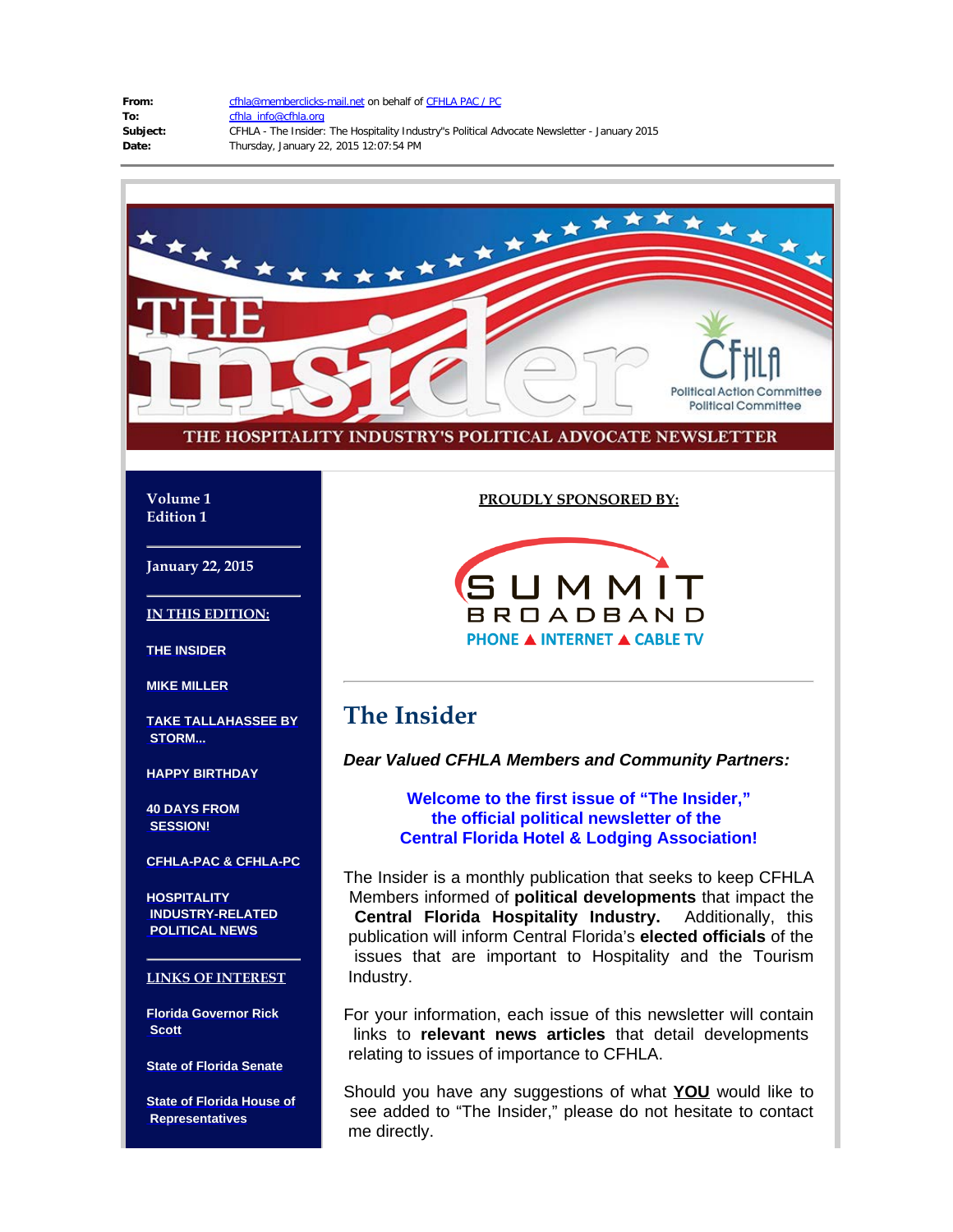#### **[Orange County](http://www.orangecountyfl.net/)**

**[Osceola County](http://www.osceola.org/)**

**[Seminole County](http://www.seminolecountyfl.gov/index.aspx)**

**[City of Orlando](http://www.ci.orlando.fl.us/)**

<span id="page-1-0"></span>**[City of Kissimmee](http://www.kissimmee.org/)**

**[City of Sanford](http://www.sanfordfl.gov/index.aspx?page=1)**

*Your partner in Tourism Friendly Legislation,* **Kevin Craig** *CFHLA Public Policy Coordinator* Phone: 407-313-5035 Email: PublicPolicy@cfhla.org

### **Mike Miller**



Members and CFHLA Board Members Doug Ridge of the Orlando World Center Marriott and Bruce Skwarlo of the Orlando Marriott Lake Mary.

The **CFHLA Governmental Affairs Committee**, composed of over twenty of the Central Florida Hospitality and Tourism Industry's most politically engaged individuals, met with freshman **State House Representative Mike Miller** (R-Winter Park) to share his goals for his first Legislative Session and to discuss **[CFHLA's 2015 Legislative Priorities](https://cfhla.memberclicks.net/assets/PDF.Files/2015%20legislative%20priorities%20board-approved.pdf?mcid_token=8eb209d3-97f2-4c63-9c47-2c4c863b55c0).**

Each month, the CFHLA Governmental Affairs Committee meets with an Elected Official from the Central Florida region to discuss Hospitality Industry issues both locally and statewide and to strengthen the relationships between CFHLA Members and lawmakers. The Committee is Chaired by Scott Tripoli, General Manager of the [DoubleTree by Hilton Orlando](http://www.doubletreeorlandoseaworld.com/)  [at SeaWorld](http://www.doubletreeorlandoseaworld.com/).

The February Governmental Affairs Committee "Luncheon Guest" is slated to be Orange County Commissioner - District 6 **Victoria Siplin**.

### <span id="page-1-1"></span>**Take Tallahassee by Storm**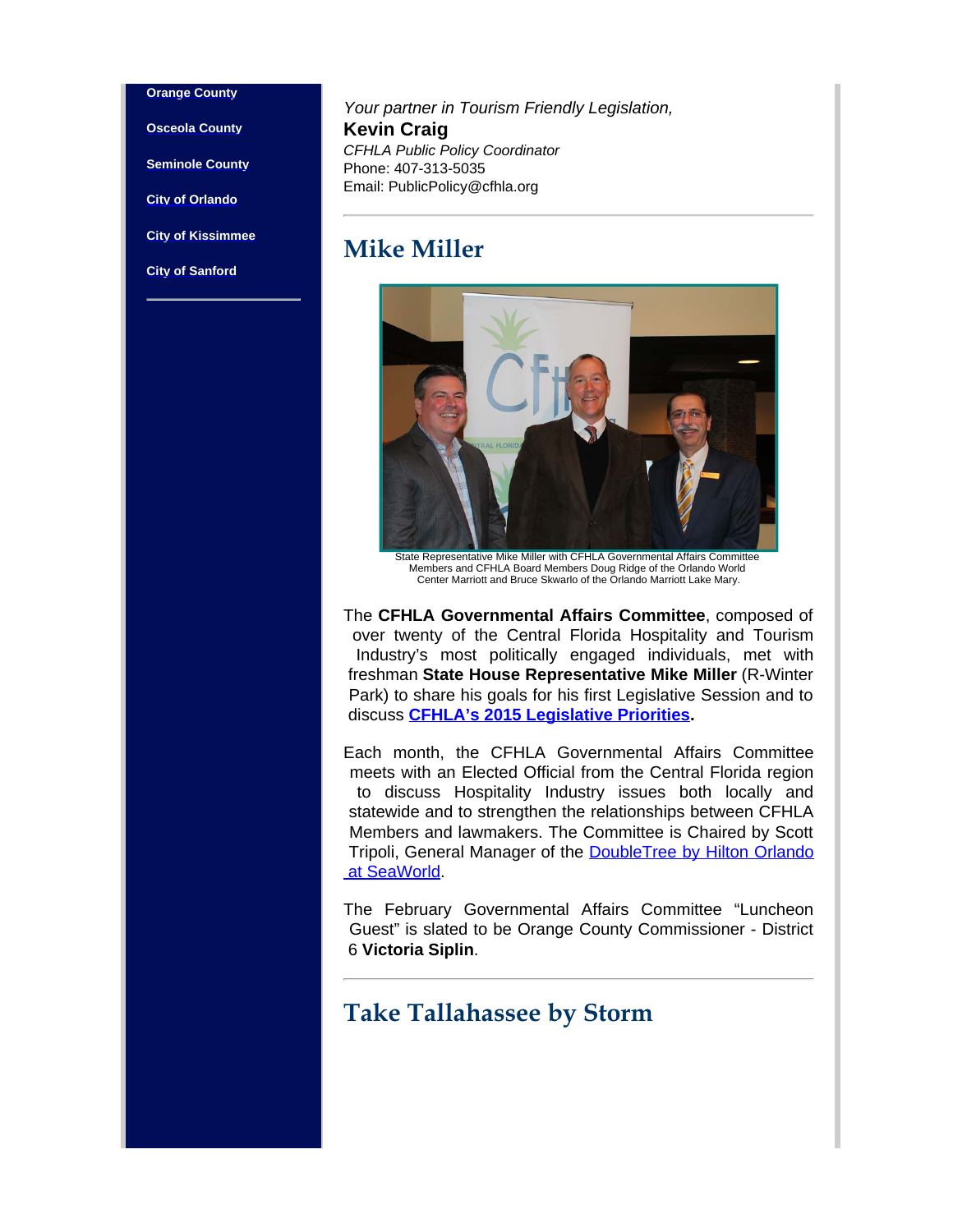

The 2014 CFHLA Tallahassee Day Delegation meets with Lt. Governor Carlos Lopez-Cantera

On Wednesday, March 11th, a [Mears Transportation](http://www.mearstransportation.com/) bus will be departing the CFHLA Offices at 6 AM to travel to Tallahassee for **Florida Tourism Day 2015**. Filled with CFHLA Members and plenty of coffee, the bus will arrive in Tallahassee at 10 AM for a **Visit Florida Presentation**.

Following the presentation and a quick lunch, the CFHLA **"Tourism Day Delegation"** will meet with approximately **10- 15 State Legislators** to discuss CFHLA's Legislative Priorities for the 2015 Session, with an emphasis on specific bills that could impact **Central Florida's Hospitality Industry**. The bus will arrive back in Orlando at approximately 10 PM Wednesday evening.

Limited seating is available for this important and educational CFHLA activity, that will be full of excitement and fun for attendees. *If you are interested in joining the CFHLA Tourism Day Delegation, please email CFHLA Public Policy Coordinator Kevin Craig at publicpolicy@cfhla.org.*



The 2014 CFHLA Tallahassee Day Delegation meets with State Senator - District 15 Kelli Stargel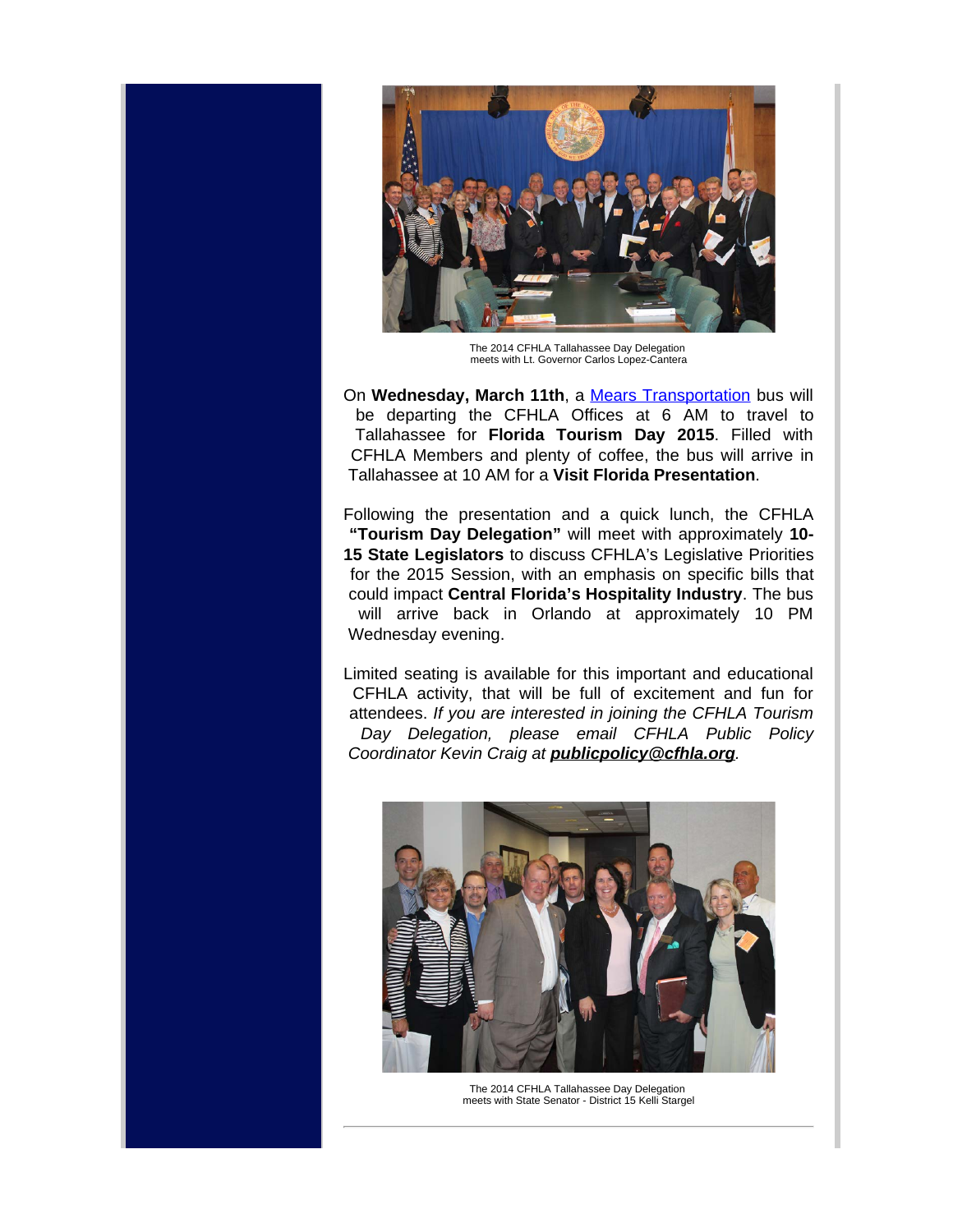# <span id="page-3-0"></span>**Happy Birthday!**

CFHLA wishes a **"HAPPY BIRTHDAY"** to **Florida Senate President Andy Gardiner** (R-Orlando), who turns 46 years young this Friday.

Senator Gardiner (District 13) was awarded CFHLA's **Public Servant of the Year** award in 2009 and has been a steadfast advocate for Central Florida's Tourism Industry.



Florida State Senator - District 13 Andy Gardiner with CFHLA 2nd Vice Chairman David Friederich of the Grand Bohemian Hotel Orlando and CFHLA Governmental Affairs Committee Chairman Scott Tripoli of the DoubleTree by Hilton Orlando at SeaWorld

## <span id="page-3-1"></span>**40 Days From Session!**

On **Tuesday, March 3rd**, only 40 days from today, the **2015 Florida Legislative Session** will kick-off and under the leadership of former CFHLA Public Servants of the Year **Representative Steve Crisafulli** (Speaker of the Florida House) and **Senator Andy Gardiner** (President of the Florida Senate) and will last 60 days, commencing on Friday, May 1st.

**To learn who your State Senator or State Representative is, please use the links below:**

**[Who's my State Representative?](http://www.myfloridahouse.gov/sections/representatives/myrepresentative.aspx)**

**[Who's my State Senator?](http://www.flsenate.gov/Senators/Find)**

# <span id="page-3-2"></span>**CFHLA-PAC & CFHLA-PC**

The **CFHLA Political Action Committee** and **CFHLA Political Committee Board of Directors** will both meet on *Friday, February 20th* at the CFHLA Offices for their first meetings of 2015. Both Committees will meet quarterly in 2015 to discuss and manage events including, but not limited to: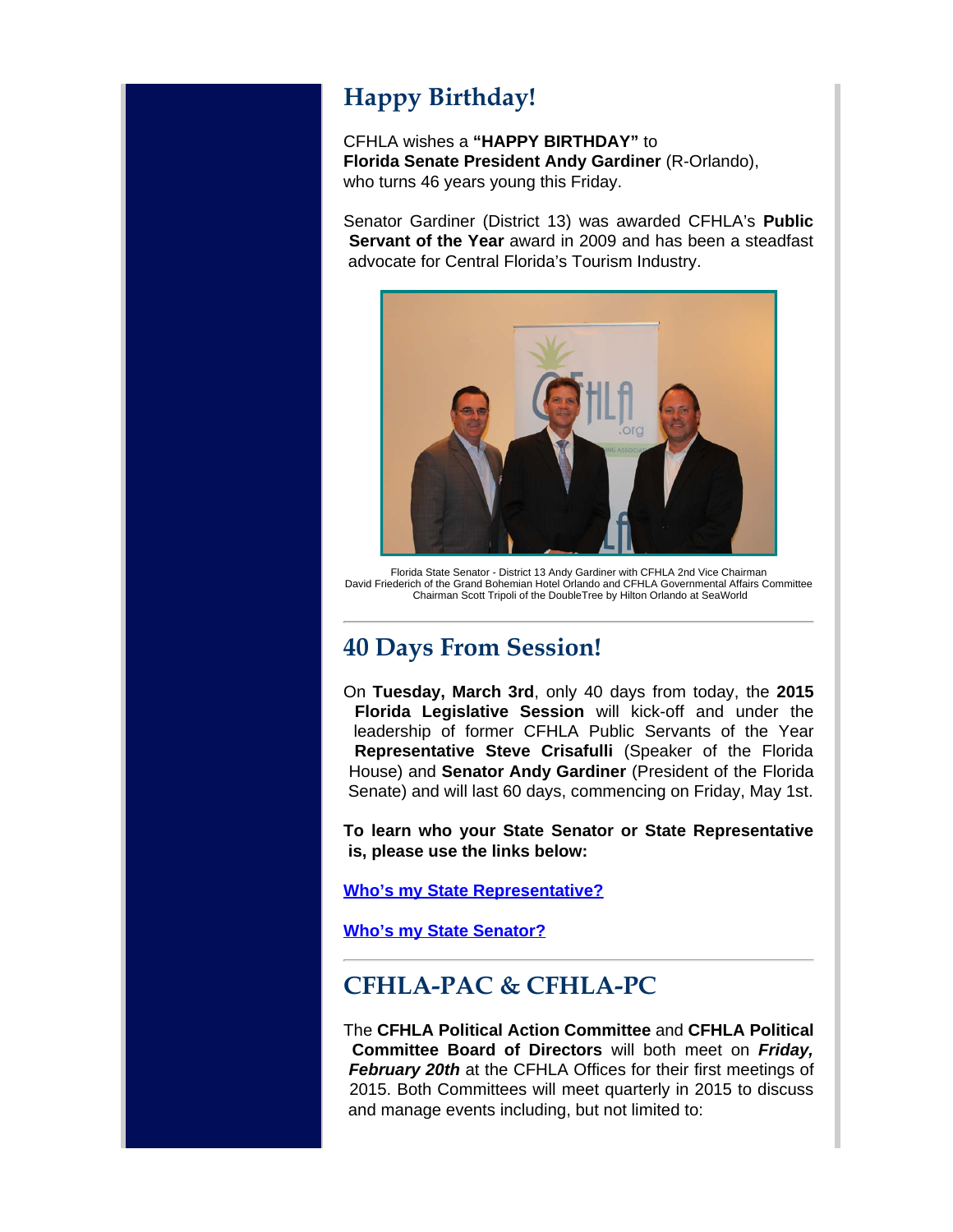- **Florida "Tourism Day"** delegation trip to Tallahassee
- The Annual **CFHLA-PAC Reception Fundraiser**
- The **"Tee It Up for Tourism"** CFHLA-PC Golf Outing & Luncheon



# <span id="page-4-0"></span>**Hospitality Industry-Related Political News Links**

*Below please find links of interest, relating to the political interests of the Hospitality Industry:*

**[Uber confident it can change](http://www.bizjournals.com/orlando/news/2015/01/16/uber-confident-it-can-change-orlandos-ride.html?page=all)  [Orlando's ride-share ordinance by Feb. 1](http://www.bizjournals.com/orlando/news/2015/01/16/uber-confident-it-can-change-orlandos-ride.html?page=all)**

**[Orlando residents rent out homes,](http://www.orlandosentinel.com/news/orange/os-sharing-economy-orlando-20150103-story.html#page=1)  [cars in 'sharing economy'](http://www.orlandosentinel.com/news/orange/os-sharing-economy-orlando-20150103-story.html#page=1)**

**[Is the State Ready to Play Hardball](http://www.sunshinestatenews.com/story/could-rick-scott-be-ready-play-hardball-seminole-gaming-compact) [with Seminole Gaming Company?](http://www.sunshinestatenews.com/story/could-rick-scott-be-ready-play-hardball-seminole-gaming-compact)**

**[John Morgan files revised](http://miamiherald.typepad.com/nakedpolitics/2015/01/john-morgan-files-revised-medical-marijuana-amendment-.html)  [medical marijuana amendment for 2016](http://miamiherald.typepad.com/nakedpolitics/2015/01/john-morgan-files-revised-medical-marijuana-amendment-.html)**

> **PB lawmaker wants hotels to [lift age restrictions for military](http://www.sun-sentinel.com/news/palm-beach/headlines/fl-hotel-military-age-restrictions-20150115-story.html)**

**THIS NEWSLETTER IS PROUDLY SPONSORED BY:**